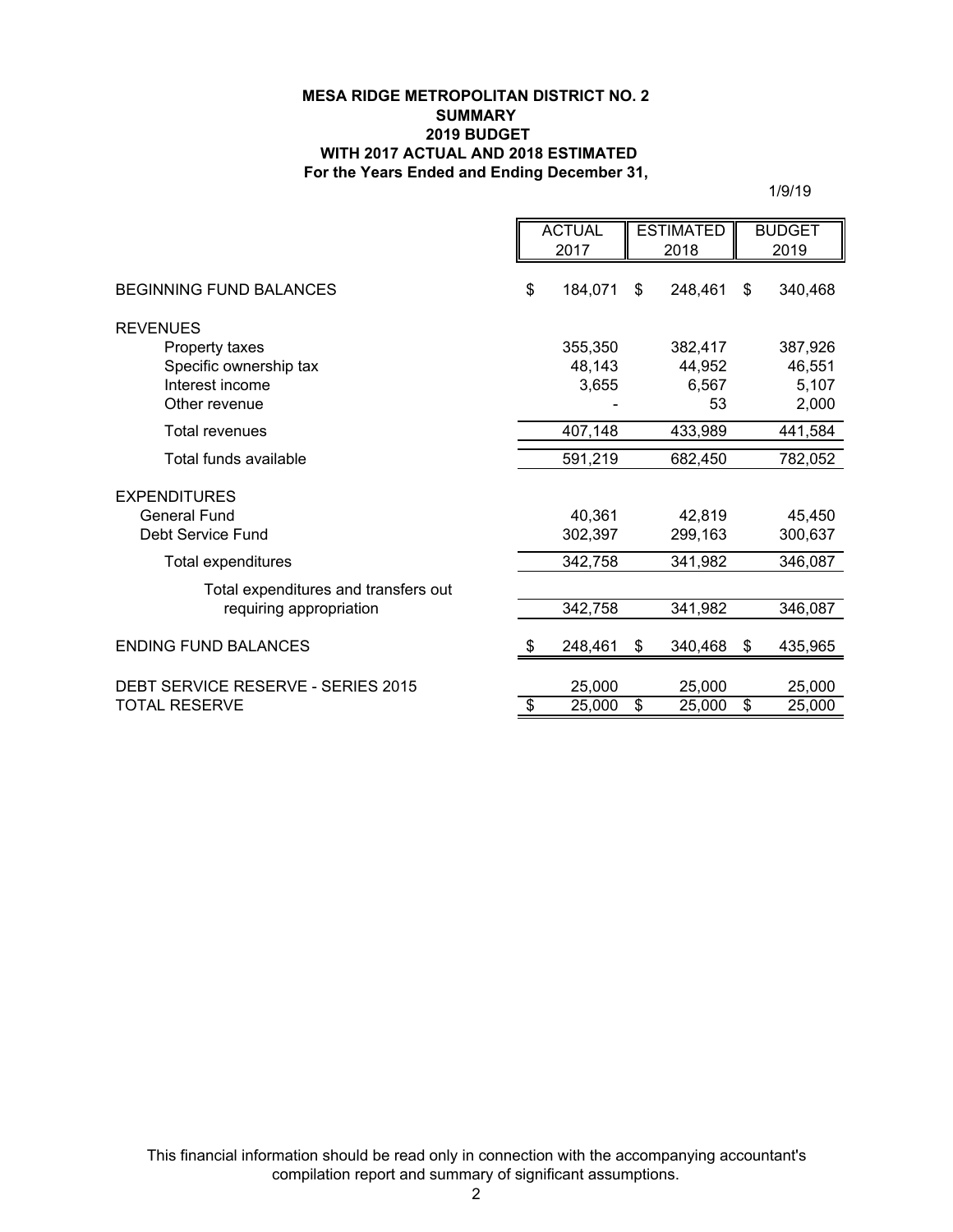## **MESA RIDGE METROPOLITAN DISTRICT NO. 2 PROPERTY TAX SUMMARY INFORMATION 2019 BUDGET WITH 2017 ACTUAL AND 2018 ESTIMATED For the Years Ended and Ending December 31,**

1/9/19

|                                                | <b>ACTUAL</b> |                     | <b>ESTIMATED</b> |                     | <b>BUDGET</b> |                     |
|------------------------------------------------|---------------|---------------------|------------------|---------------------|---------------|---------------------|
|                                                | 2017          |                     | 2018             |                     | 2019          |                     |
| <b>ASSESSED VALUATION</b>                      |               |                     |                  |                     |               |                     |
| Residential                                    | \$            | 6,962,150           | \$               | 6,754,390           | \$            | 6,884,070           |
| Commercial                                     |               | 39,120              |                  | 37,020              |               | 32,100              |
| Agricultural                                   |               | 5,080               |                  | 5,420               |               | 5,420               |
| State assessed                                 |               | 13,380              |                  | 31,490              |               | 50,930              |
| Vacant land<br><b>Certified Assessed Value</b> | \$            | 87,280<br>7,107,010 | $\mathfrak{S}$   | 89,750<br>6,918,070 | \$            | 59,330<br>7,031,850 |
|                                                |               |                     |                  |                     |               |                     |
| MILL LEVY                                      |               |                     |                  |                     |               |                     |
| General                                        |               | 5.000               |                  | 5.528               |               | 5.517               |
| <b>Debt Service</b>                            |               | 45.000              |                  | 49.750              |               | 49.650              |
| Total mill levy                                |               | 50.000              |                  | 55.278              |               | 55.167              |
|                                                |               |                     |                  |                     |               |                     |
| <b>PROPERTY TAXES</b>                          |               |                     |                  |                     |               |                     |
| General                                        | \$            | 35,535              | $\mathfrak{S}$   | 38,243 \$           |               | 38,795              |
| <b>Debt Service</b>                            |               | 319,815             |                  | 344,174             |               | 349,131             |
| Levied property taxes                          |               | 355,350             |                  | 382,417             |               | 387,926             |
| <b>Budgeted property taxes</b>                 | \$            | 355,350             | \$               | 382,417             | \$            | 387,926             |
| <b>BUDGETED PROPERTY TAXES</b>                 |               |                     |                  |                     |               |                     |
| General                                        | \$            | 35,535              | \$               | 38,243              | - \$          | 38,795              |
| <b>Debt Service</b>                            |               | 319,815             |                  | 344,174             |               | 349,131             |
|                                                | \$            | 355,350             | \$               | 382,417             | \$            | 387,926             |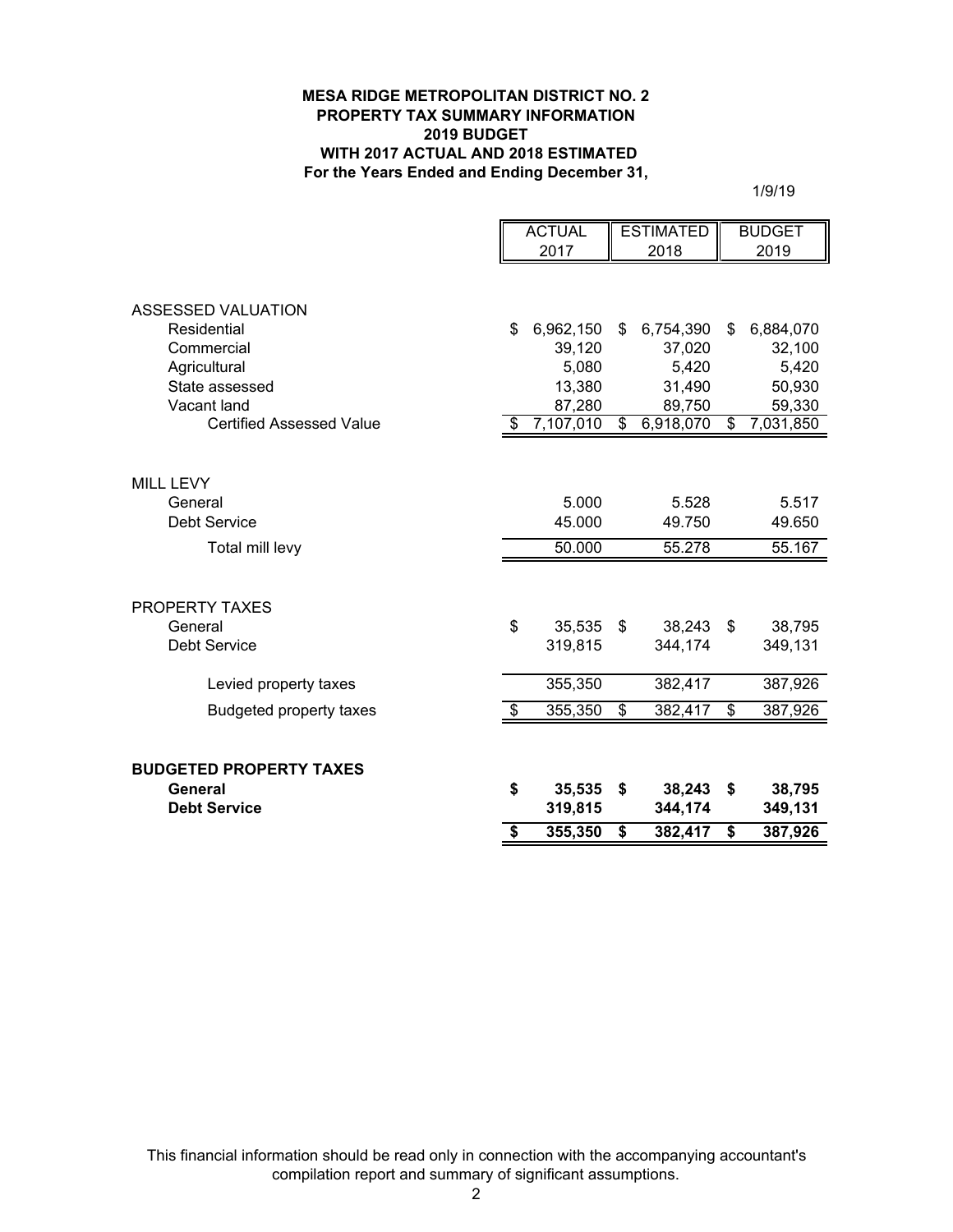## **For the Years Ended and Ending December 31, MESA RIDGE METROPOLITAN DISTRICT NO. 2 GENERAL FUND 2019 BUDGET WITH 2017 ACTUAL AND 2018 ESTIMATED**

1/9/19

|                                                     | <b>ACTUAL</b><br><b>ESTIMATED</b> |        | <b>BUDGET</b> |  |
|-----------------------------------------------------|-----------------------------------|--------|---------------|--|
|                                                     | 2017                              | 2018   | 2019          |  |
|                                                     |                                   |        |               |  |
| <b>BEGINNING FUND BALANCE</b>                       | \$                                | \$     | \$            |  |
| <b>REVENUES</b>                                     |                                   |        |               |  |
| Property taxes                                      | 35,535                            | 38,243 | 38,795        |  |
| Specific ownership tax                              | 4,814                             | 4,522  | 4,655         |  |
| Interest income                                     | 12                                |        |               |  |
| Other revenue                                       |                                   | 53     | 2,000         |  |
| <b>Total revenues</b>                               | 40,361                            | 42,819 | 45,450        |  |
| Total funds available                               | 40,361                            | 42,819 | 45,450        |  |
| <b>EXPENDITURES</b>                                 |                                   |        |               |  |
| General and administrative                          |                                   |        |               |  |
| County Treasurer's fee                              | 533                               | 574    | 582           |  |
| Contingency                                         |                                   |        | 2,000         |  |
| Operations and maintenance                          |                                   |        |               |  |
| "Intergovernmental expenditures - Mesa Ridge No. I" | 39,828                            | 42,245 | 42,868        |  |
| <b>Total expenditures</b>                           | 40,361                            | 42,819 | 45,450        |  |
|                                                     |                                   |        |               |  |
| Total expenditures and transfers out                |                                   |        |               |  |
| requiring appropriation                             | 40,361                            | 42,819 | 45,450        |  |
| <b>ENDING FUND BALANCE</b>                          |                                   | \$     | \$            |  |